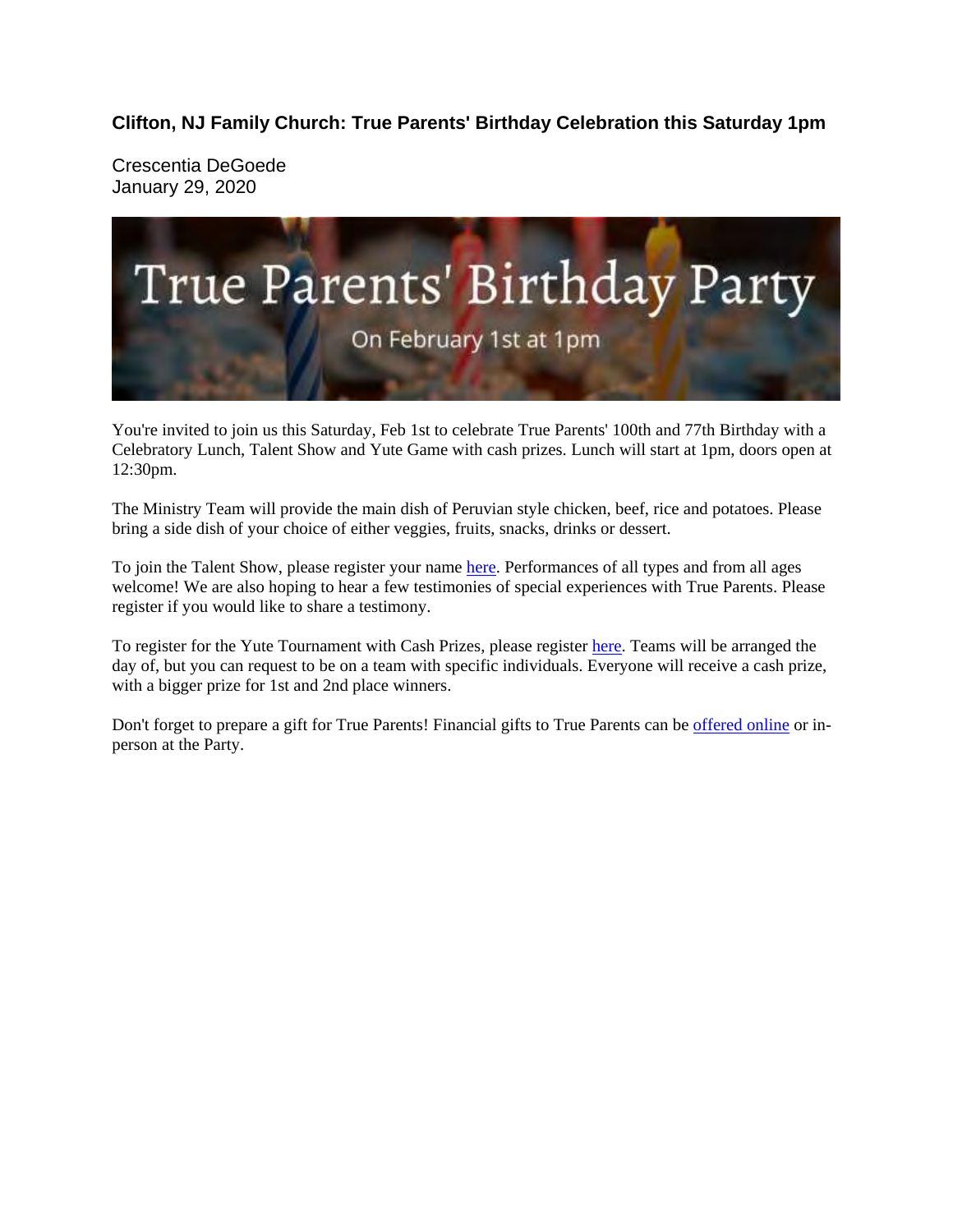

## True Parents' Birthday **Celebration**

We will have a small Talent Show celebrating the Birth of our True Parents :) If you have any performances that you would like to share for this special occasion please fill out the form here.

\* Required

First and Last Name \*

Your answer

Age \*

Your answer

Email \*

Your answer

Phone Number \*

Your answer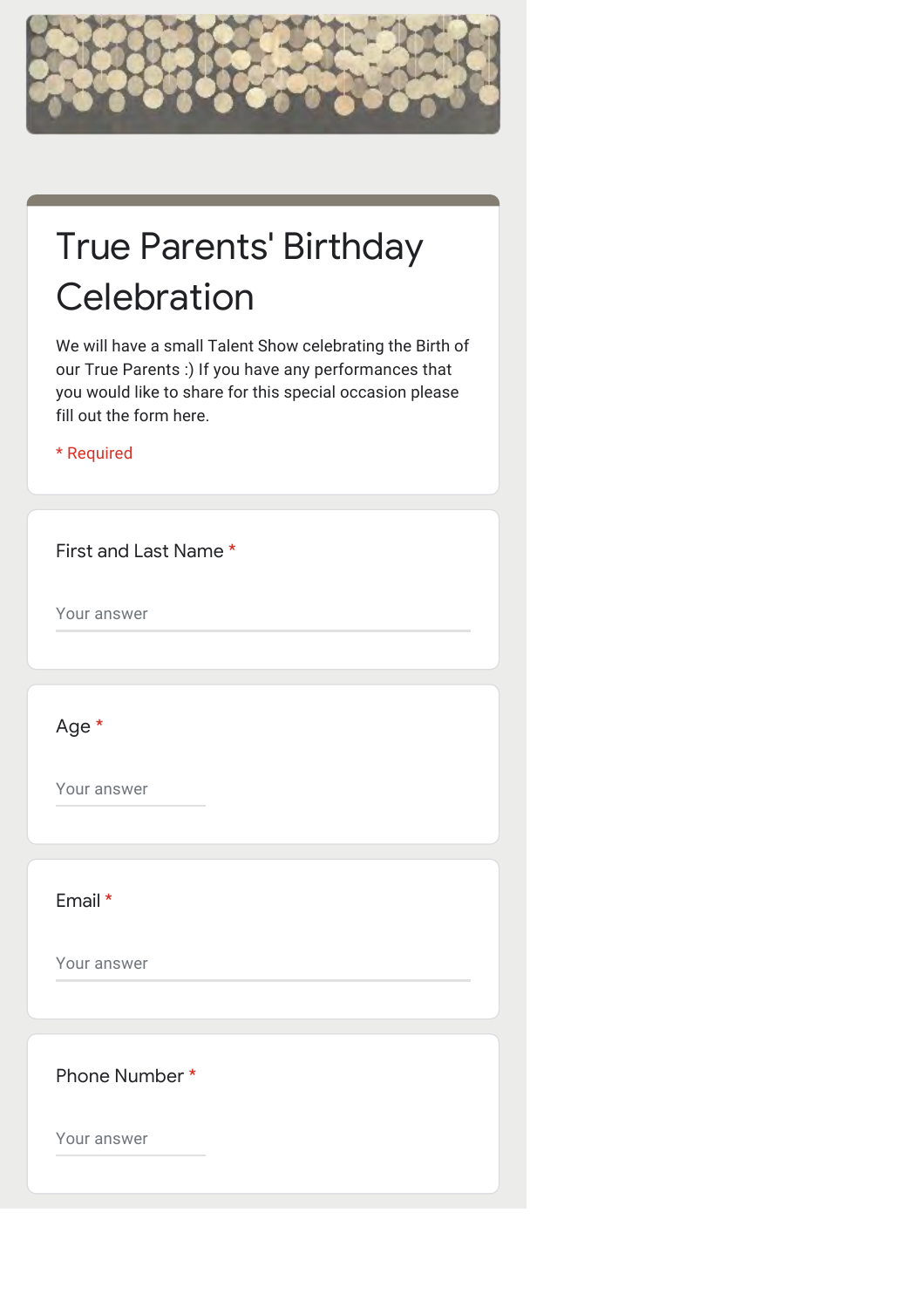## Type of Talent \*

i.e. Playing guitar, offering a song, dance, poem etc.

Your answer

Items needed \*

i.e. Mic, mp3, music stand etc.

Your answer

Submit

Never submit passwords through Google Forms.

This content is neither created nor endorsed by Google. Report Abuse - Terms of Service - Privacy Policy

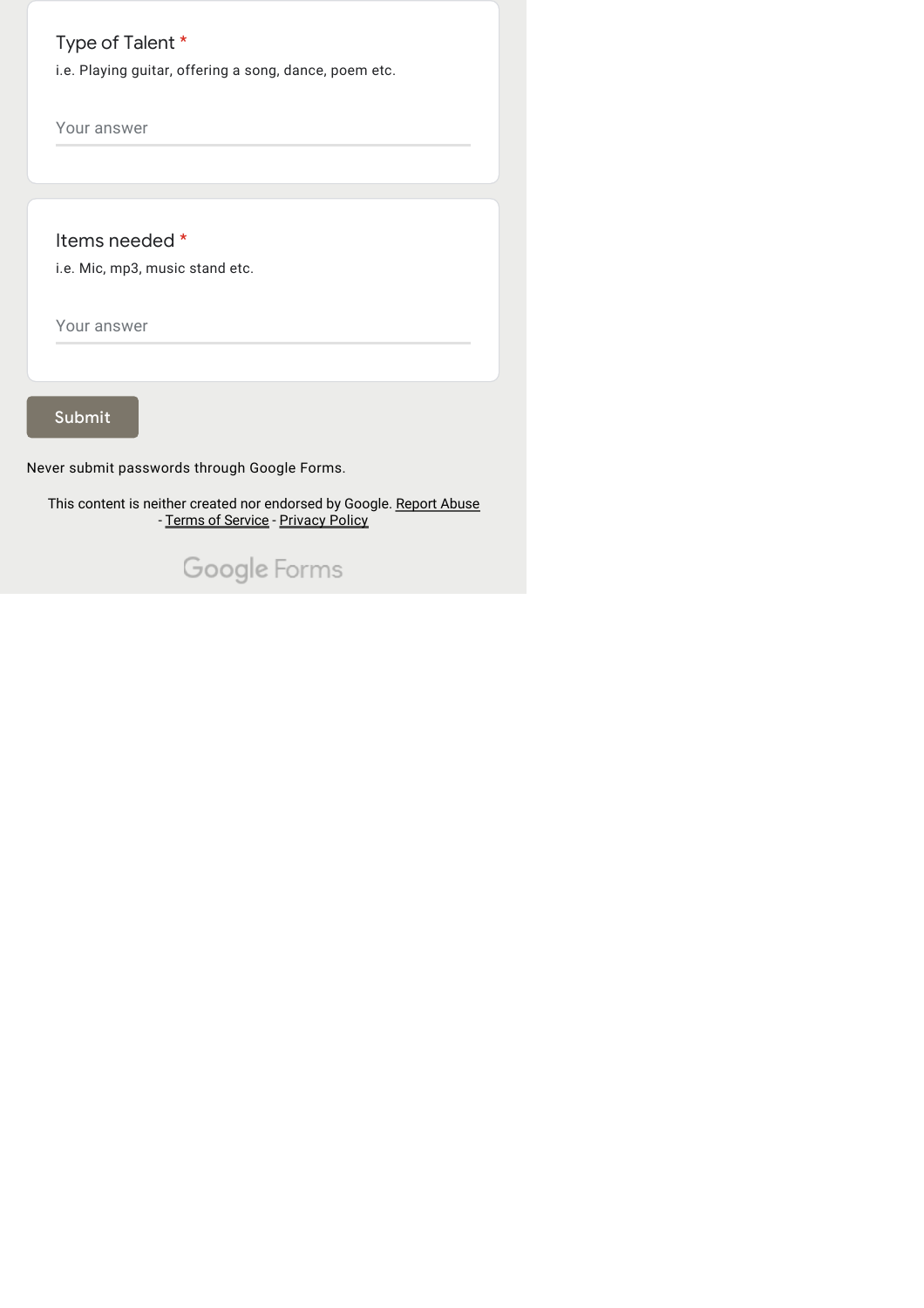

## A Game of Yute (AKA Yut Nori)

A Traditional Korean game that True Parents' always played with our Blessed Families! Let us play a rousing game together and have a fun! There will also be a cash prize!

For the rules, click here (https://modernseoul.org/2011/11/26/how-to-playyut-nori-%EC%9C%B7%EB%86%80%EC%9D%B4/)

You can sign your name here if you are interested. We will make a group of ten on the day of. If you have formed your own, please click on the option below.

\* Required

First and Last Name \*

Your answer

Are you signing up as an Individual or as a Group? \*





If you are signing up as a group, please give the names of the people on your team \*

Your answer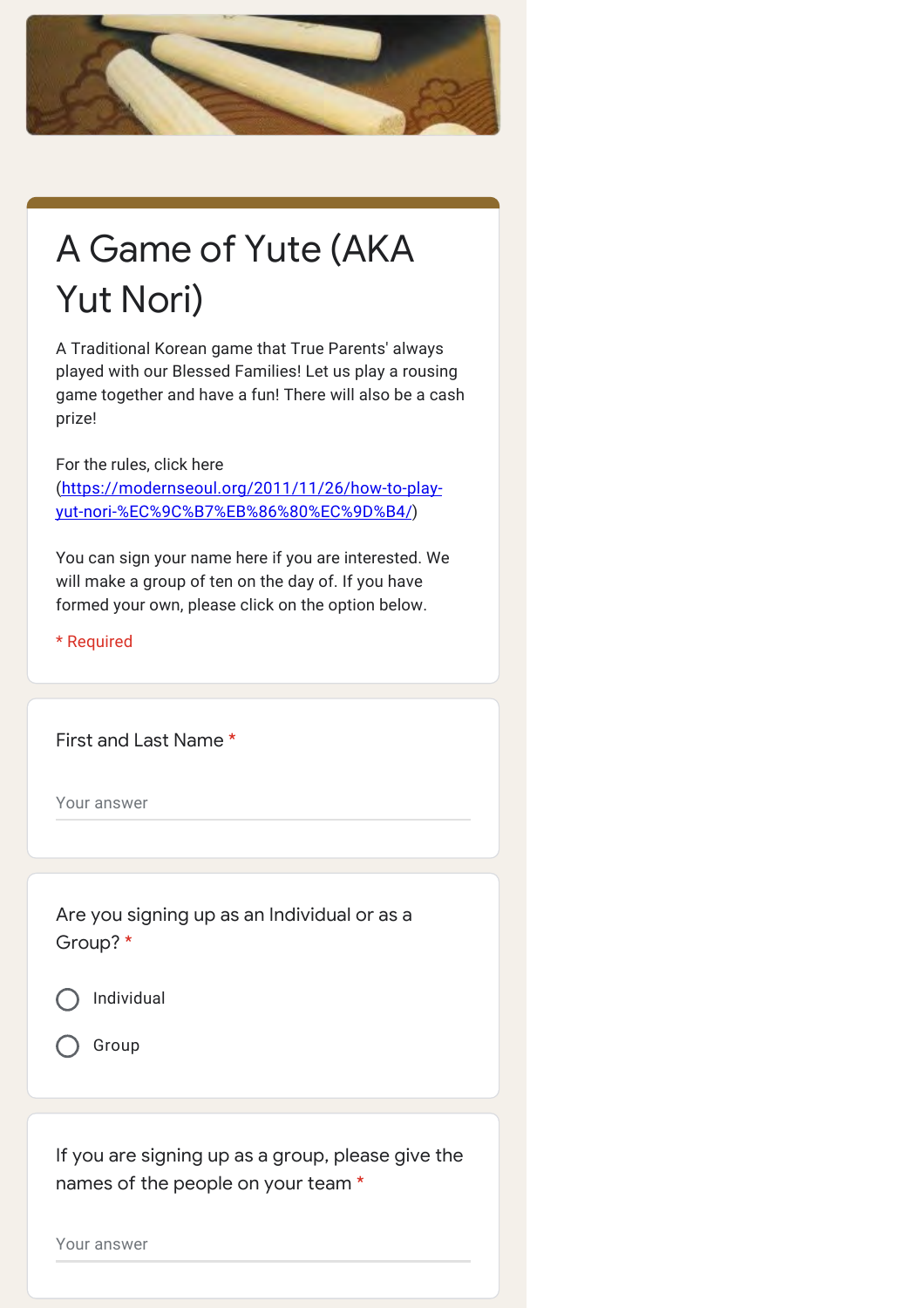## **A Birthday Gift for True Parents**

The year 2020 marks 100 years since True Father was born in Jeongju in what is now part of North Korea. What were the sounds surrounding his birth? What was the atmosphere and environment at the time of our True Father's first cry? It's appropriate that we draw our minds back to reflect on that time, when only Heaven was fully aware of what was taking place.

As Heaven prepared for the birth of his son, similar preparation was made for the birth of his daughter, and so in 1943, our True Mother, was born in Anju, also in the northern part of Korea.

Then in 1960, Heaven was able to bring another miracle, when God's only begotten son and only begotten daughter were blessed in marriage. Throughout the entire human history, this was the very first time that a wedding could be officiated by our Heavenly Parent.

These are the major events that we are celebrating this coming February 2020. But we are not just celebrating these events with a ceremony, we are celebrating with incredible results. Worldwide results thanks to the incredible investment of our precious True Father and True Mother. Thank you, True Parents!!!

To consider how much we have received, and how much humanity has received from our True Parents, is truly awe inspiring. Let us humble our minds and be ready to offer ourselves for this incredible upcoming milestone in history.

As part of a world level condition, blessed families and members worldwide are asked to offer a special donation for True Parents' Birthday of \$1000 per family and \$210 per individual. There will be commemorative gifts presented. Those who offer \$10,000 or more, will receive a commemorative gold medal, and those who offer \$1000 or more will receive a silver medal.

Let us offer our utmost best as we welcome True Mother in America this December so Heavenly Parent and True Parents can accept this offering and claim complete victory.